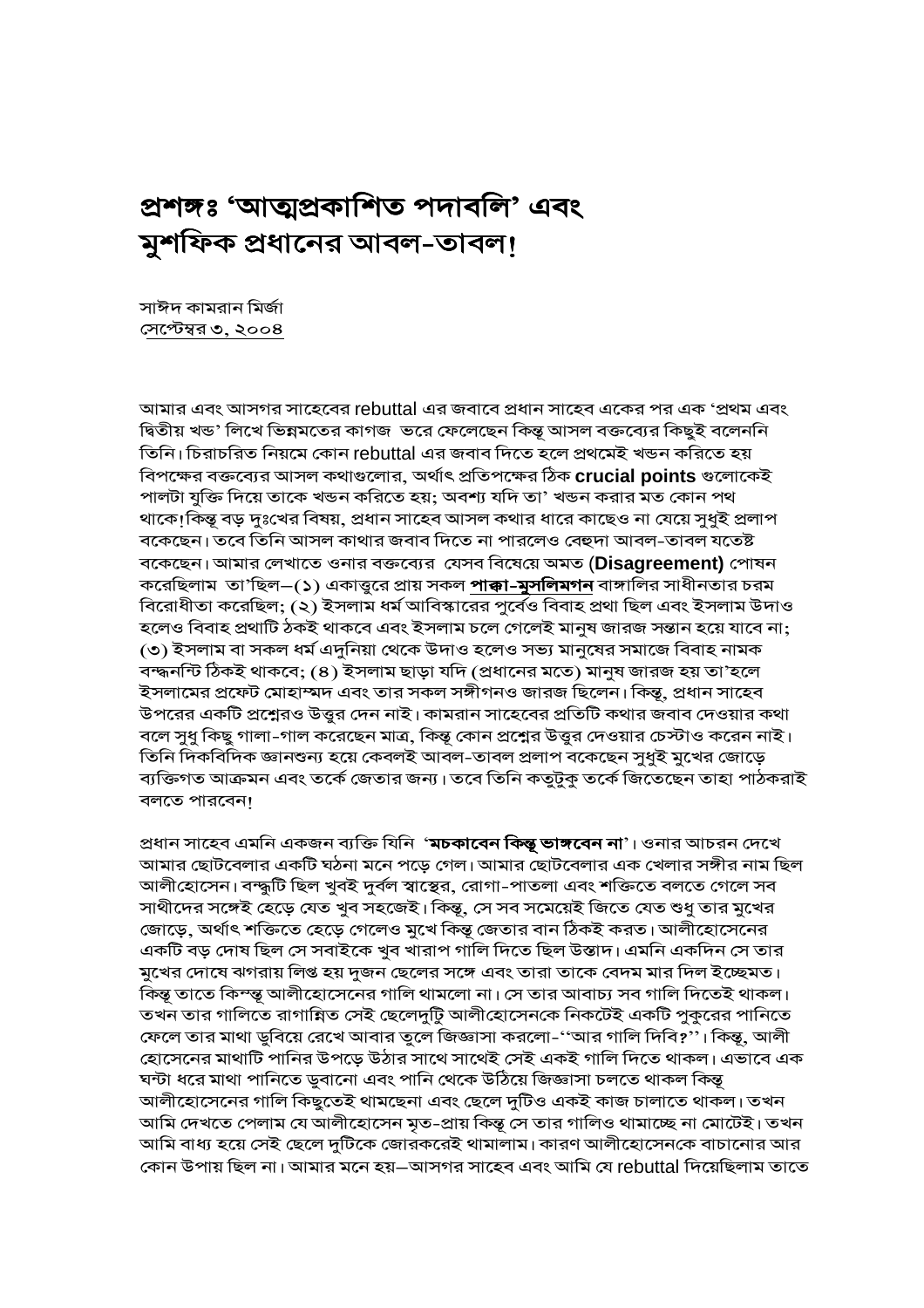যে কোন সাধারন ব্যক্তি রনে ভঙ্গ দিবেন এতে কোন সন্দেহ নেই। কিন্তু জনাব প্রধান মনে হয় আলীহোসেনের ন্যায় যুক্তিতে জিততে না পারলেও মুখে জিতবেন ঠিকই।

হাঁ, আমি আবারও বলছি–প্রধান সাহেব আমার যুক্তির বিরোধ্যে কোন যুক্তিই আনতে পারেন নাই। কেবল বেহুদা আগ্ডম-বাগ্ডম কথা দিয়ে ব্যক্তিগত আক্ৰমন চালিয়ে গেছেন সকল মুক্তমনাদেরকে। তিনি আরও বলেছেন যে আমি নাকি 'যুক্তিহীন এবং ইতিহাস বিবর্জিত যুক্তি' দিয়ে তাকে আক্রমন করব! আমি ওনাকে আহ্বান করছি—আসুন দেখিয়ে দিন আমার কোন যুক্তিটি ইত্তিহাস বিবৰ্জিত এবং যুক্তিহীন। তিনি প্ৰমান করতে পারেন নাই যে ইসলাম না থাকেলেই সকল মানুষ জারজ হয়ে যাবে। প্রধান সাহেবকে আবার Challenge দিচ্ছি–আপনি আমাদেরকে যুক্তি দিয়ে দেখিয়ে দেন <u>যে ইসলাম চলে গেলেই মানূষ কি ভাবে জারজ হবে।</u>

আরও Challenge রইল আপনাকে প্রমান করতে হবে যে একাত্তুরে সকল পাক্কা-মুসলিমগন সাধীনতার বিরোধীতা করে নাই। আমি আবার উল্লেখ করছি–একাত্তুরে কিছু দাড়ি সর্বস্ব ইসলামি নাম ধারী বাঙ্গালি স্বাধীনতার বিরোধীতা করে নাই; দেশের প্রায় ৯৯% পাক্কা মুসলিমগনই বাঙ্গালিদের স্বাধীনতার কঠোর বিরোধীতা (অস্ত্র নিয়ে যুদ্ধ) করেছিল যাদেরকে আমরা রাজাকার বা আল-বদর বলে গালি দেই। বাংলাদেশের সাধারন খোদাভক্ত মুসলমানগন স্বাধীনতার বিরোধীতা করে নাই; কিন্তু পাক্কা মুসলিম অর্থাৎ একেবারে খাটি মুসলমানেরা প্রায় সবাই এর বিরোধীতা করে ছিল সেদিন। পাক্কা মুসলমান বলতে আমি যাদের বুঝাচ্ছি তারা হলেন—দেশের সকল মাদ্রাসার শিক্ষক-ছাত্র (তালেবানগন), মসজিদের ইমামগন, সকল মাওলানা- পীর সাহেব গন, সকল মুসলিম লিগার এবং জামাতি মোল্লাগন সবাই আমাদের স্বাধীনতাকে অঙ্কুরেই অর্থাৎ আঁতুর ঘড়েই গলা টিপে হত্যা করতে চেয়েছিল। আপনি কি আমার সঙ্গে একমত?

প্ৰধান সাহেব আপনাকে অনুরুধ করছি**–পাক্কা-মুসলিম এরং সাধারণ আমজনতা মুসলিম** দের মধ্য পার্থক্য কি আমাদেরকে বলুন। সাধারন মুসলিম যারা শুধু মুসলিম পরিবারে জম্ন গ্রহন করেই মুসলিম হয়েছেন এবং কয়েকবেলা নামাজ এবং রোযা রাখেন এবং সাধারণ কিছু ইসলামিক কালচার মানেন <u>তাদেরকে কেউ পাক্কা মুসলিম বলেনা।</u> পাক্কা মুসলিম কারা তাহা আমি উপড়ে দিয়েছি। আপনি যদি আমার কথা না মানেন তা'হলে আমাদেরকে বলুন কারা ঠিক পাক্কা মুসলিম? সাধারণ আমজনতা মুসলিম গন **প্রকৃত ইসলামের ১০% নিয়ম-কানুনও মানে না।** তারা কোরান এবং হাদিছের বলতে গেলে কিছুই জানে না। মোল্লারা ছোটবেলায় মগজ ধোলায় দিয়ে যাহা শিখিয়েছে তাহাই শুধু জানে বা মানে। প্রকৃত ইসলামের বিধান তারা বলতে গেলে কিছুই জানে না এবং মানেও না। কারণ মোল্লারা তাদেরকে আসল ইসলামের স্বরূপ মোটেই বলে নাই। ইসলামের আসল চেহারার খবর প্রায় সকল মোল্লা-মৌলভীগন জানলেও তারা সাধারন মুসলিমদের কাছ থেকে তা' সযত্নে গোপন রেখেছেন। কারণ আসল ইসলাম প্রকাশ পেলে মোল্লাদের ধর্ম ব্যবসাটির অনেক ক্ষতি হবে এবং সত্য ধর্মটির আসল চেহারা বের হয়ে যাবে যে! আসল পাক্কা মুসলিম হল উসামা-বিন-লাদেন এবং তার সকল followers জিহাদী আল-কাঁয়েদারা। তাবে বাংলাদেশেও শিঘ্রই পাক্কা-মুসলিমদের কাজ দেখা যাবে বলে মনে হয়। বাঙ্গালী মোল্লাদের কাজ প্রায় সম্পুর্ন হয়ে এসেছে তাই আজকাল তারা কিছু তাজা বোমা এবং গ্রেনেড ফাটিয়ে বাঙ্গালীদের কে টেস্ট করে দেখছে মাত্র। আসল খেল দেখতে পাবেন খুব তারাতারি ইনসায়াল্লাহ!!

আমি আবারও বলছি যে ডঃ হুমায়ুন আজাদ অথবা ডাঃ তসলিমার মত ইসলামের critic গন ইসলাম সম্বন্দ্ধে বাংলাদেশের সাধারণ মোল্লা-মৌলভীদের চেয়ে অনেক অনেক বেশী জানে বলেই তারা ইসলামের গোপন রহস্য সাধারণ মানুষকে তাদের লেখার মাধ্যমে বলে দিচ্ছিল এবং সেই জন্যেই মোল্লারা তাদের ওপর এত রাগ। কারণ আসল রহস্য জানা-জানি হলে সত্য-ধর্ম ইসলামের আসল চেহারা খুলে যাবে যে। প্রধান সাহেব<sup>্</sup>**ইসলাম সম্বন্দ্ধে একজন অতি অজ্ঞ** <mark>ব্যক্তি; অর্থাৎ ইসলামের ব্যাপারে তিনি একেবারে মুর্খ।</mark> তিনি ইসলামের কিছুই জানেননা এটা তার লেখার ধরন দেখেই বুঝা যাচ্ছে। জনাব মীজান রহমান এর উক্তিটি এখানে প্রযোয্য। তিনি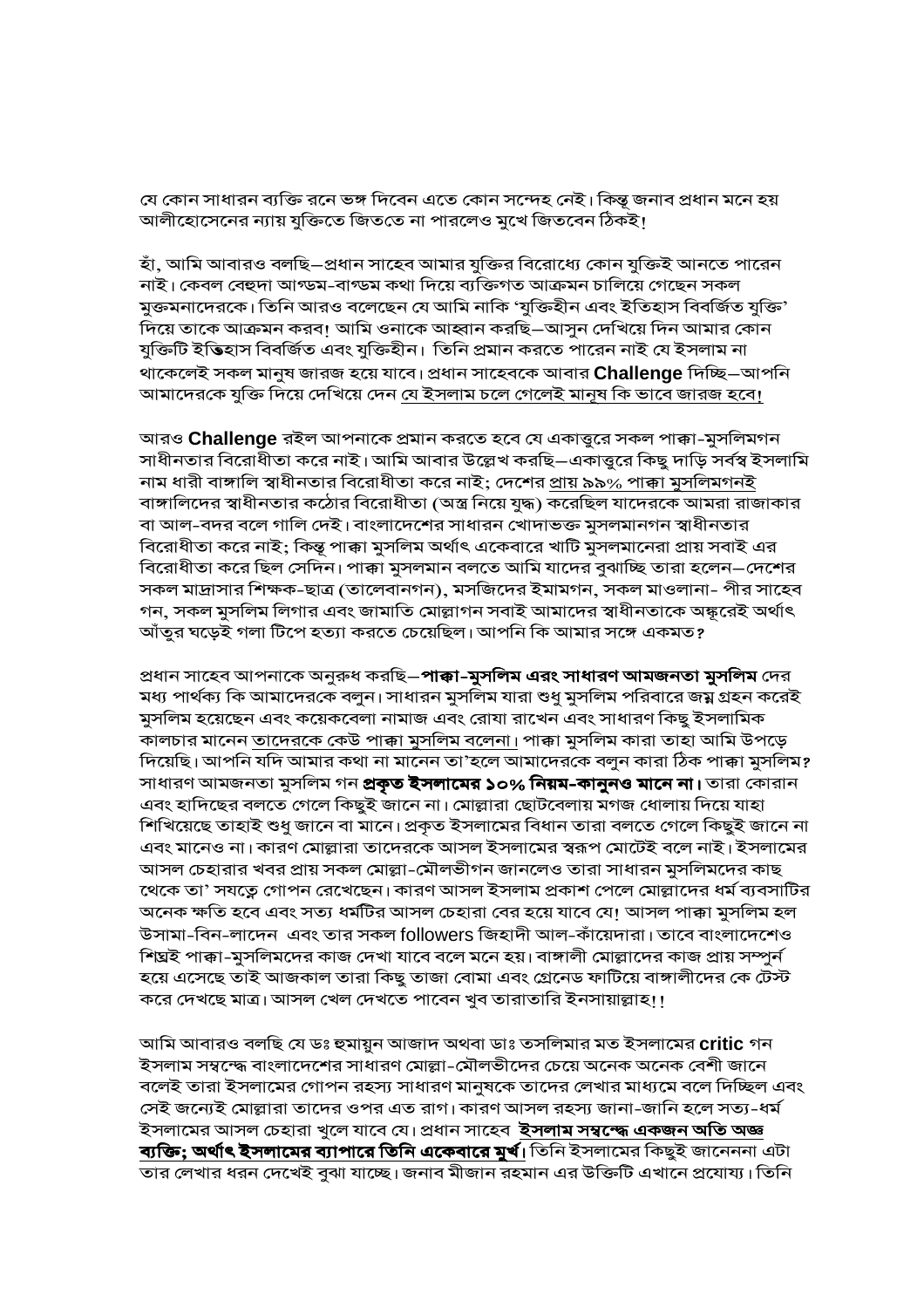বলেছেন $\scriptstyle{-}$  ''পশ্চিমা মুক্ত সমাজে বাস করে কিছু মানুষ সত্যি মুক্ত হয়, তবে অধিকাংশ মানুষ **হয় আরো অম্দ্ধ।'**' প্রধান সাহেবদের অবস্থাটা হয়েছে ঠিক তাই।

ডঃ আজাদের তার বই 'পাক সাদ জামিন বাদ' থেকে যাহা আপনি উল্লেখ করেছেন তাহা কোন বানানো কথা মোটেই নয়। জনাব আসগর আপনাকে খুব ভাল করেই তার ব্যাখ্যা দিয়েছেন পবিত্র কোরান থেকে উদৃতি দিয়ে। জানিনা এখন আপনি হয়তো বা বলবেন যে আসগর সাহেবের কোরানটি পোরানো ঢাকার গলি থেকে কিনেছেন এবং ইহা খাটি নয়। তাই না? আসল সত্যি কথা কি জানেন প্রধান সাহেব—বাংলাদেশের সকল মোল্লাদের ধর্ম–জ্ঞানকে এক সঙ্গে যোগ করলেও ডঃ আজাদের বা ডাঃ তসলিমার ধর্ম-জ্ঞানের সমান হবে না, একথা আমি হলফ করেই বলতে পারি। মোল্লারা সুধু ধর্মের পাতার একদিগের খবরই জানে, আর ডঃ আজাদের মত বুদ্ধিজীবিরা পাতার দুইদিকের খবর জানেন এবং তারা সুধু ইসলাম নয়,অন্যন্য আরও অনেক ধর্মেও জ্ঞান অৰ্জন করেছেন। বুঝতে পেরেছেন প্রধান সাহেব?

ধৰ্ম যে মানুষেরই তৈরী তাহা ধৰ্ম সম্বন্দ্ধে কিছু লেখাপড়া করলেই তা' জানতে পারবেন। ''গেলম্যান, কচি পোলা'' কথা গুলো আপনাদের জানা না থাকতে পারে কিন্তু এইসবিই **কোরানের কথা, সহি হাদিসের কথা।** এসব কোন কথাই '**'অশ্রুতপুর্ব কথা'**' নয়, এটা সুধু আপনাদের অজ্ঞতা মাত্র। হুমায়ুন আজাদরা তাহা তৈরি করে নাই।আসুন দেখি পবিত্র কোরান (যাহা আপনার ঘরে আছে, সকল মাওলানাদের পকেটে আছে বা বাংলাদেশ ইসলামিক ফাউন্ডেশনে আছে) কি বলে এই গেলমান সম্বন্দ্ধেঃ

সু<u>রা আদ দাহারঃ</u> ১৬-১৯– ''**রূপালী স্ফটিক পাত্রে পরিবেশনকারীরা** তা'পরিমাপ করে পুর্ন করবে, তাদেরকে সেখানে পান করানো হবে 'যাঞ্জাবিল' মিশ্রিত পানপাত্র। এটা জান্নাতের মধ্যে 'সালসাবীল' নামক একটি ঝরনা। তাদের কছে ঘুরাফেরা করবে চীর কিশোর বালকগন এবং তাদেরকে দেখলে মনে হবে যেন বিক্ষিপ্ত মনি-মুক্তা।'' (*প*বিত্র কোরাআনুল করীম; বাংলা অনুবাদ; মাওলানা মহীউদ্দিন খান; খাদেমুল হারামাইন সোদী বাদশা ফাহাদ ইবনে আবদুল আজিজ কর্তৃক মুদ্রন এবং সংরক্ষিত)

প্রধান সাহেব ঠিক দেখতে পাচ্ছেন খাটি কোরান কি বলছে? নাকি বলবেন এই কোরানটিও পাওয়া যায় পুরানো ঢাকার পঁচা-গলিতে??? ''**চীর-কিশোর'**' কি মধুর বানী, বালকগন কখনো আর বুড়া হবে না; কাজ চলবে অনন্তকাল ধরে!!! কাজেই এই **গেলম্যান, বা কচি বালক** কথা গুলোর জন্য হুমায়ুন আজাদকে দোষ না দিয়ে স্বয়ং আল্লাহ তায়ালাকে দোষ দিন কেন তিনি এরূপ ঘুষ দেবার কথা বলে আরব বেধুইনদের মাথা খারাপ করে ছিলেন! আসল কারণ কি জানেন? আল্লাহ তায়ালা আরব বেদুইনদের মধ্যে অনেককে দেখেছিলেন যে তারা হুর-পরী বা মেয়েদের প্রতি তেমন আসক্ত মনে হচ্ছে না। তাইত বুদ্ধিমান আল্লাহ তাদের মগজ-ধোলাই এর জন্য এই **গেলম্যান বা মুক্তার মত কচি বালকের** ব্যবস্থাটি করে রেখেছেন, যাহাতে তারা জীবন দিয়ে যুদ্ধ করে নির্দোষ মানুষকে খুন করে শহীদ হয়ে বেহেশত নামক জায়গাতে যেয়ে তাদের মনের বাসনা পুর্ন করতে পারে! ঠিক বলেছি না প্রধান সাহেব?

এখানে 'মুক্তার মত ঝলঝলে কচি বালক' কে নিয়ে জিহাদী শহীদরা কি করবে তাহা আল্লাহ স্পস্টকরে বলেন নাই, একথা বলে আবার ফাঁক-ফোকর খুজবেন না। আপানার বাব-মা আপনাকে একটি যুবতী বউ ঘরে এনে দিয়ে কি কখনো বলে দেন আপনাকে যে সেই সুন্দরী বৌকে নিয়ে আপনি কি করবেন? সেরূপ আল্লাহও বেহেশতী বাসী জেহাদী মুসলমানগন হুর-পরী-গ্যালমানদের নিয়ে কি করবেন তাহা বলে দেওয়ার প্রয়োজন মনে করেন নাই। কারণ,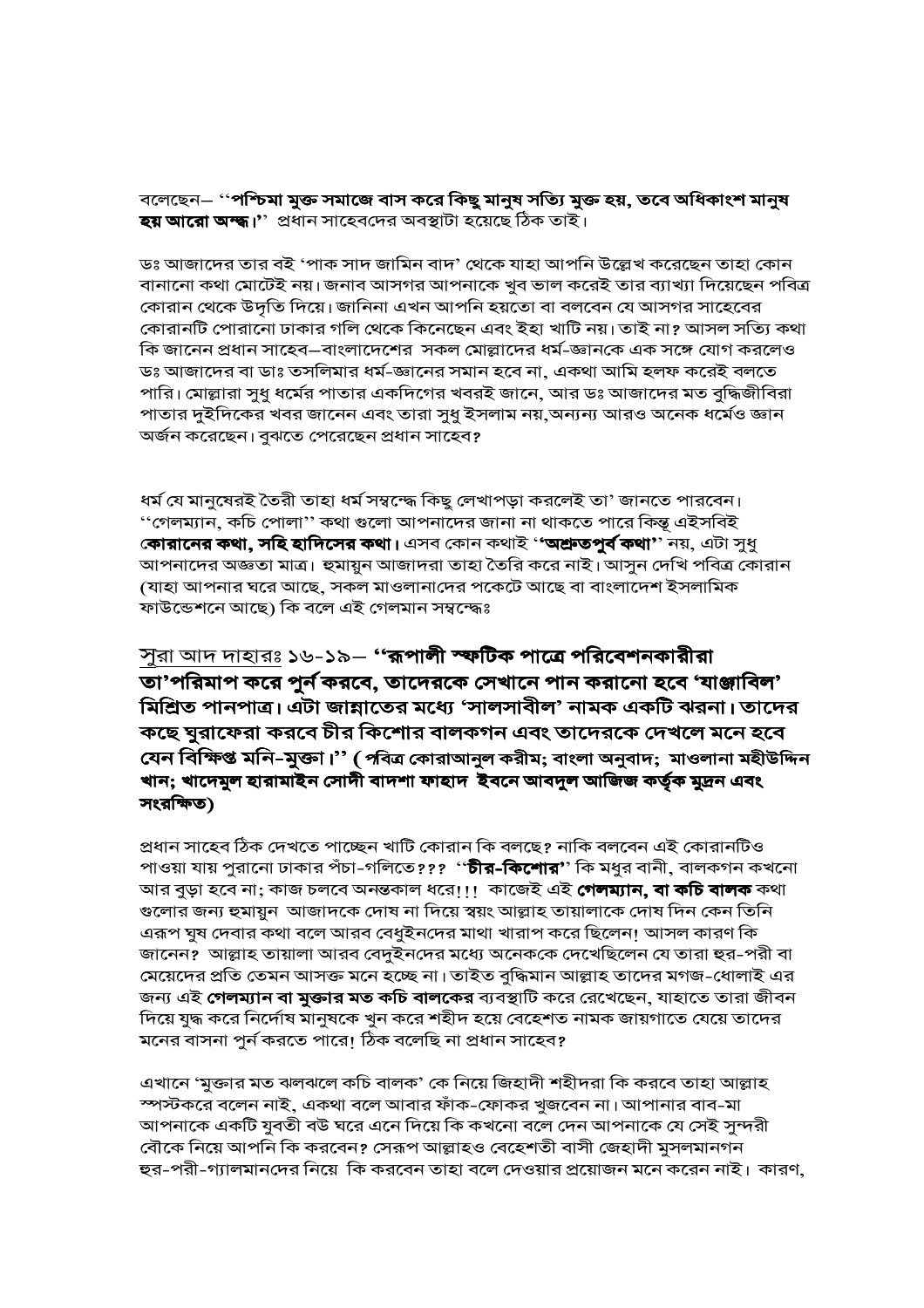**বুদ্ধিমানদের জন্য ইশারাই** কাঁ**ফি,** তাই না প্রধান সাহেব? তা'ছাড়া, ঔখানে মুক্তার ন্যায় কচি খোকারা কেন ঘুরা-ফেরা করবে বলতে পারেন কি?

কোরান যে একটি মনুষ্য তৈরী Mumbo-jumbo কিতাব আপনি অর্থ বুঝে পড়লেই ভাল বুঝতে পারবেন। ছোট বেলা কিছুই না বুঝে তোঁতা পাখীর ন্যায় আরবীতে 'তন্তর-মন্তর' পড়েছেন এবং মোল্লাদের মিথ্যা বুলিতে মগজ ধোলাই হয়েছে তাই কোরানকে আপনার কাছে আসমানি কিতাব মনে হয়। পড়ে দেখুন এই আসমানি কিতাব একটি জগন্য বই ছাড়া আর কিছই না। এই কোরান বার বার মুমিন মুসল মান দের জন্য (অসংখ্য বিবাহিত বৌ ছাড়াও) **চাকরানী দের সাথে যৌন মিলন হালাল করেছে** বোনাস হিসেবে। ইসলামকে বিশ্বাস না করলেই কতল করার কথা শত শত বার বলা আছে, অনেক ঔতিহাসিক এবং বিজ্ঞানের বিভ্রান্তমুলক অনেক কথা আছে। এসব কি আপনাদের কাছে আসমানি কিতাবের নমুনা মনে হয়? কোন মোল্লা বা মৌলভী কি কখনো বলেছে আপনকে এসব কথা? আপনি কি জানতে চান কোরানের কোন কোন আয়াত বা কোন কোন সহি-হাদিসে এসব ভুল-ভ্রান্তির কথা বলা আছে? আর কথায় কথায় তথাকথিত কাট-মোল্লাদের ঘাড়ে সকল দোষ চাপিয়ে দিবেন না। সকল কাট-মোল্লাগন এই পবিত্র কোরান ও হাদিস পড়েই কাটমোল্লা হয়েছে। কোরান না পড়ে কেউ কাটমোল্লা হতে পারে না। এমন কোন মৌলভী বা কাট-মোল্লা পাওয়া যাবে না যিনি নিজে থেকে কোন ফতোয়া তৈরী করেছেন। মোল্লাদের সব ফথোয়ার আসল উৎস হল এই কোরান এবং হাদিস। তাই বেহুদা নির্দোষ বেচারা মোল্লাদেরকে অযথা দোষ দিবেন না।

আমার rebuttal ছিল আপনার 'প্রগতিশীলতা' লেখা নিয়ে। কিন্তু সেখানে আমার সিরিজ লেখা 'ইসলাম এবং কুসংস্কার' এর কথা আসল কেন বুঝলাম না। আমার লেখাতে 'ভুমিকাটি' কি আপনি পড়েন নাই? তাতে কি লেখা নেই যে এইসব কুসংস্কারের গল্প আমার তৈরী নয়; এসবি হচ্ছে ইসলামী কিতাবের কথা। আমি শুধু তাহা সাধারণ পাঠক বা বুদ্ধিজীবিদের কাছে প্রকাশ করছি মাত্র। কারণ মোল্লা ধর্ম ব্যবসায়ীরা কখনো তাহা প্রকাশ করবে না পাছে থলের বেড়াল বের হয়ে যায়। এসমস্ত ইসলামী কিতাব পুরানো ঢাকার গলিতে তৈরী হয় না, এসব ইসলামী প্রধান কিতাব কোরান, হাদিস এবং ইসলামিক ইতিহাস থেকেই জম্ন হয়। এসব কিতাবের ৯৫% বিষয় লেখা হয়েছে পবিত্ৰ কোৱান, সহি হাদিস এবং ইসলামিক ইতিহাস কে কাঁচামাল হসেবে ব্যবহার করেই। এই ধরুন, '**কাছাছুল আম্বিয়া'** বইটি তৈরীই হয়েছে সকল নবীগনের জীবন-ইতিহাস বিস্তারিত বর্ণানা করার জন্য। এই কাছাছুল আম্বিয়ার প্রত্যেক পাতায় কোরানের আয়াত এবং সহি হাদিসের রেফারেনস দিয়েই ঘটনা সব বর্ণানা করা হয়েছে। সেখানে মোল্লাদের দোষটা আপনি কোথায় পেলেন, বলবেন কি?

আর এসব বই মুসলমানের ঘড়ে ঘড়ে পড়া হয় এবং মাদ্রাসাতে পড়ানো হয় এবং সকল মোল্লা, মাওলানা, ক্কারি, হাফেজ, পীরগন এসব বই পড়ে অগাধ জ্ঞান অর্জন করে পরে সেই জ্ঞান দিয়ে সকল সাধারণ মুসলিমদের মগজ ধোলাই এর কাজটি সমাধা করে থাকে। **এইসব কিতাবই হল বাংলাদেশের সাধারণ মুসলিম-আমজনতার আসল শিক্ষক বা গুরু।** ইসলাম ধর্মের অনেক শিক্ষাই এরা পেয়ে থাকে এইসব ইসলামী কিতাব থেকে। না, প্রধান সাহেব আপনি ঠিক সত্যি কথা বলছেন না মোটেই। এইসব বই বাংলাদেশের সব বড় বড় লাইব্রেরী, সকল মোল্লা-মাওলনাদের ঘরে, সকল মাদ্রাসা লাইব্রেরীতে, এমনকি বাংলাদেশ ইসলামীক ফাউন্ডেসনেও পাওয়া যায়। আর এসব বইএর দাম ৫টাকা নয়, ৬০/৭০, থেকে ২০০/৩০০ টাকাও হয়ে থাকে। অযথা মিথ্যা বলে পাঠকদেরকে বিভ্রান্ত করবেন না প্লিজ। এইসব কিতাবের প্রভাবেই বাংলাদেশের মুসলিম-আমজনতার কাছে ধর্মীয় পীর-ফকির-দরবেশগন অতি প্রিয় হয় যে কারনে বাঙ্গালী মুসলিমদের মধ্যে পীরের ব্যবসা, তাবিজের ব্যবসা একেবারে রমরমা। কোন কোন স্বার্থানেৃষী মাওলানারা (যেমন রাজাকার-মাওলানা সাঈদী) আবার এসব আজগুবি কেচ্ছা-কাহিনী কাফেরদের তৈরী কেসেটে বস্ধি করে বাজারে দেদার বিক্রি করছে এবং কিছু কুসংস্কারপুর্ন মিথ্যা কথা বিক্রি করে সাধারণ মানুষের পকেট লুট করছে। এসব খবর কি প্রধান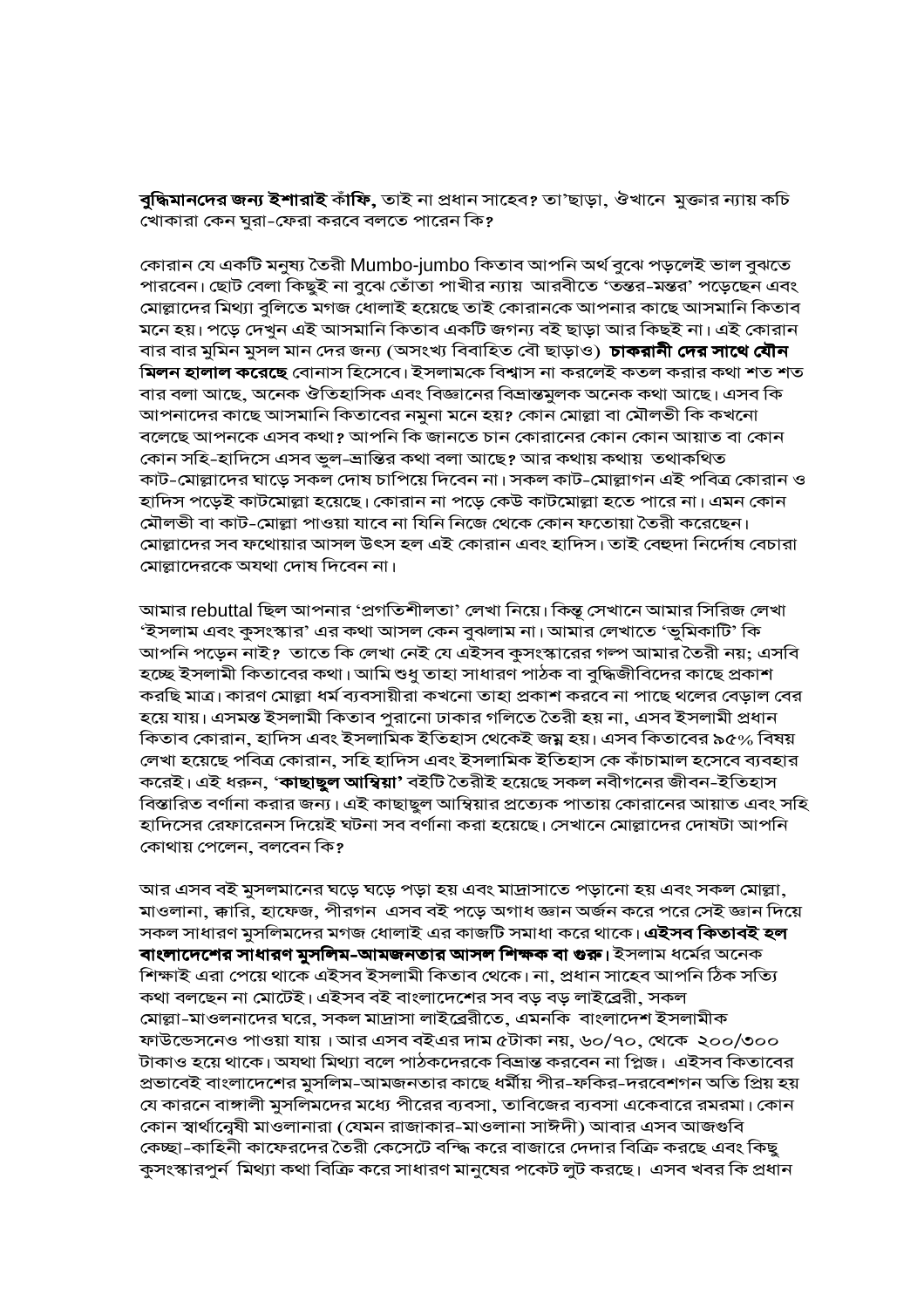সাহেবরা রাখেন?

প্ৰধান সাহেব কি বলবেন আমাদেরকে ঠিক কার বই অথবা কোন কোন বইঘণ্ডলোতে পবিত্র ইসলাম পাওয়া যাবে? সেসব বই গুলো কোন জায়গায় পাওয়া যাবে বললে আমরা সবাই পড়ে দেখতাম তাতে কি লেখা আছে ইসলামের গুন-কির্তন? আপনি কি আমাদের কে একটি উৎকষ্ট ইসলামী কিতাবের লিষ্ট দিতে পারেন? আরও একটি অনুরোধ–আপনি কি বাংলাদেশে যেয়ে কোন মাওলানাকে বলতে পারবেন যে যেই বইগুলো আমি আমার ''ইসলাম এবং কুসংস্কার'' লেখাতে ব্যব হার করছি, সেসব বইগুলো পুরানো ঢাকার পঁচা-গলিতে থাকে? পারবেন কি বলতে যে এইসব বই সব যেটিয়ে বিদায় করতে হবে বাংলাদেশের পবিত্র মাটি থেকে**? আপনার চামড়া** 

## তুলে ফেলবে না সব মোল্লারা ধরে?

প্ৰধান সাহেব কি মোটেই জানেন না যে অন্য ধৰ্মের বিষ নষ্ট হয়েছ? খস্টন, ইহুদী বা হিন্দ ধৰ্মের বিষ-দাত ভেঙ্গেছে অনেক পৰ্বে: অৰ্থাৎ ২-৫শত বৎসর পূৰ্বেই। এবং সেই জন্যইত আজ আপনি বা আমি এইসব খুস্টান বা কাফেরের দেশে মহা সুখে, স্বাধীনভাবে থাকছি এবং বড় বড় বুলি আওরাচ্ছি কাফের দের সম্বন্দ্ধে। বিষ-দাত নেই বলেইত আজ নিউ ইয়র্কের খোলা রাস্তায় দাডিয়ে জেসাস বা মসা নবীকে বেধম গালি দিতে পারবেন: কেউ টুশব্দটিও করবে না। আপানার গালি সুনে খুস্টান বেটারা মুচকি মুচকি হাসবে সুধু। কল্পনা করতে পারবেন কি ঢাকার রাস্তায় দাড়ীয়ে আপনাদের বিশ্বনবীকে (?) একটি গালি দেবার? আপনার গর্দান থেকে তৎক্ষণাৎ মাথাটি গড়িয়ে পরবে রাস্তার বালিতে। এবার আশাকরি ভাল করে বুঝতে পেরেছেন বিষ-দাত কাকে বলে?

মোহরানা দিয়ে কে কবে কোথায় জীবন ধারন করেছে বলবেন কি? বাংলাদেশের মেয়েদের বিবাহতে ১০, ২০, ২০০, বা ৩০০ টাকা মোহরানা হয়ে থাকে সাধারণ মসল মানের বিয়েতে। সুধু কিছু হাতে গুনা ধনীলোকের বিয়েতে ৫.১০ বা ২০ লাখ টাকা মোহরানা হয়ে থাকে। আসল কথা হল এসব 'বোগাস' মোহরানা কেউ কখনো পায়ই না। মোহরানা সম্বন্দ্ধে ইতিমধ্যে জনাব রায়হান সাহেব আপনাকে বেশ ভাল কোচিং দিয়েছেন, নিশ্চয় আপনি শিখেছেন ইসলামে মোহরানা কাকে বলে।এবার আমি আপনাকে কিছ ইসলামি কোচিং দিচ্ছিঃ

## Dower (Mahr) for women

As per Islam, the mahr is the price a man pays to use a woman's private parts. Or, mahr is a payment that gives the man the right of ownership of sex organs of a woman. If you marry a pregnant woman, then her vagina is lawful if you pay the dowry, after she gives birth, flog her; the child becomes your slave...( Sunaan Abu Dawud 11.2126) **Book 11. Number 2126:** 

## **Narrated Basrah:**

A man from the Ansar called Basrah said: I married a virgin woman in her veil. When I entered upon her, I found her pregnant. (I mentioned this to the Prophet). The Prophet (peace\_be\_upon\_him) said: She will get the dower, for you made her vagina lawful for you. The child will be your slave. When she has begotten (a child), flog her (according to the version of al-Hasan). The version of Ibn AbusSari has: You people, flog her, or said: inflict hard punishment on him.

Marriage gives the man the right to enjoy a woman's private parts...( Shahih Bukhari; 7.62.81) Volume 7, Book 62, Number 81: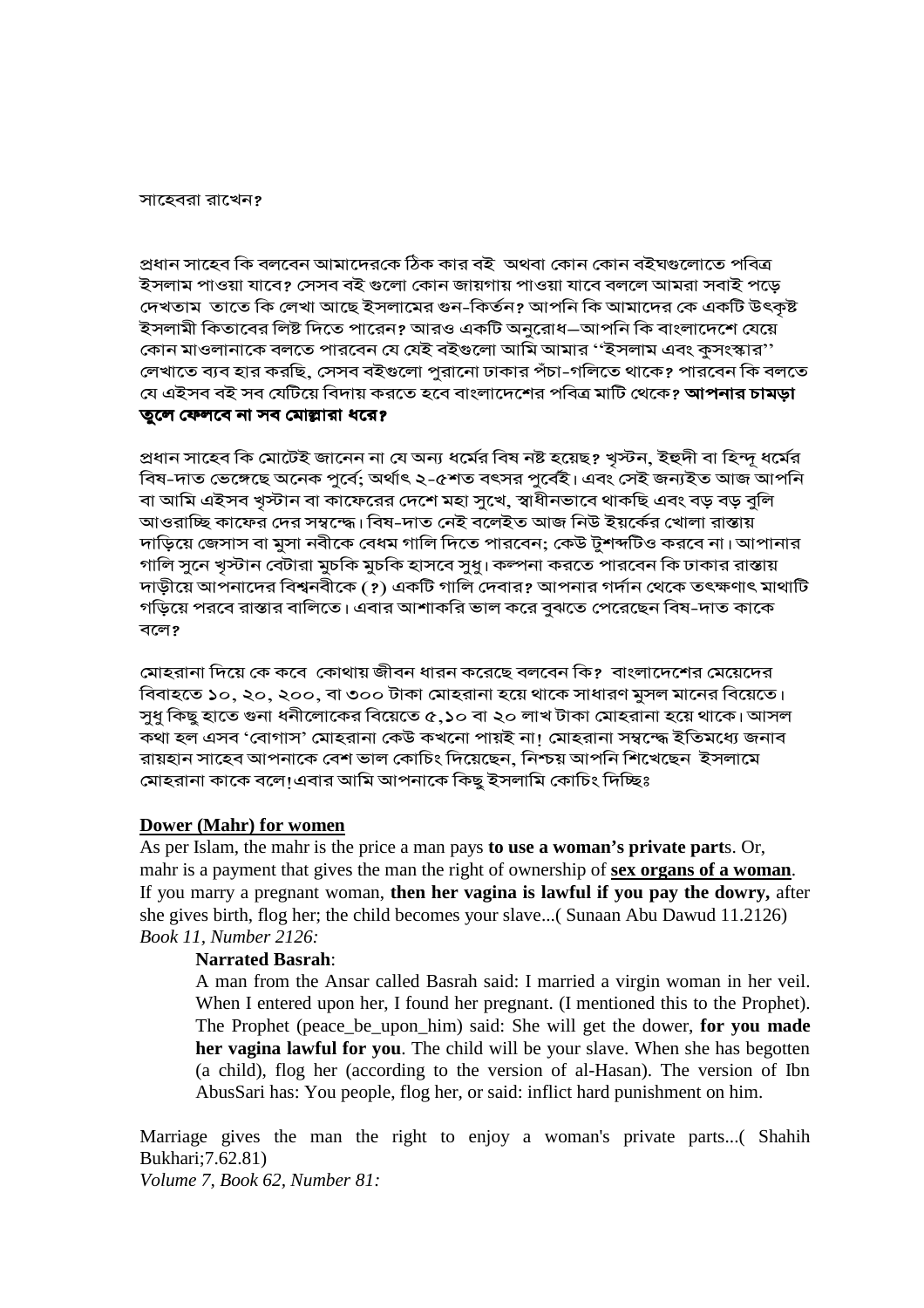#### **Narrated 'Uqba**:

The Prophet said: "The stipulations most entitled to be abided by are those with which you are given the **right to enjoy the (women's) private parts (i.e. the stipulations of the marriage contract)."** 

The most worthy condition that must be fulfilled in a marriage is that sexual intercourse becomes lawful…(Shahih Muslim 8.3302)

*Book 008, Number 3302:* 

'Uqba b. Amir (Allah be pleased with him) reported Allah's Messenger (may peace be upon him) as saying: The most worthy condition which must be fulfilled is that which **makes sexual intercourse lawful.** In the narration transmitted by Ibn Muthanna (instead of the word" condition") it is" conditions".

Hazrot Ali (ra) could not have intercourse with Fatima (Muhammed's daughter) until Ali paid her dowry (the coat of mail)...( Sunaan Abu Dawud 11.2121 ) *Book 11, Number 2121:* 

#### **Narrated A man from the Companion of the Prophet**:

Muhammad ibn AbdurRahman ibn Thawban reported on the authority of a man from the Companions of the Prophet (peace\_be\_upon\_him): When Ali married Fatimah, daughter of the Apostle of Allah (peace\_be\_upon\_him), he intended to have intercourse with her. The Apostle of Allah (peace\_be\_upon\_him) prohibited him to do so until he gave her something. Ali said: I have nothing with me, Apostle of Allah. The Prophet (peace\_be\_upon\_him) said: Give her your coat of mail. So he gave her his coat of mail, and then cohabited with her. (Reference at the bottom please).

প্ৰধান সাহেব আশা করি এখন বিলক্ষন বুঝতে পেরেছেন ইসলামে মোহ রানা কাকে বলে? মোহররানা মেয়েদেরকে ইসলামে যে ভাবে দেওয়া হয় তাহা prostitute কে 'ফি' দেওয়ার মতই বলা যায়। আসলে এই মোহরানা নামক আদান-প্রদানটি মেয়েদের জন্য Insult ছাড়া আর কিছুই না। এই মোহ রানা ভিক্ষার টাকা দিয়ে কোন মেয়ের ২ মাস চলারও সম্ভব নয়।

প্রধান সাহেব অবাক হয়েছেন কেন দুনিয়াতে ইসলামের পরে আর কোন ধর্ম আসে নাই, এবং এটাই ওনার কাছে বড় প্রমান যে ইসলাম হল সত্যধর্ম। কি জ্ঞানী কথা বলেছেন প্রধান সাহেব! ইসলামের পরে আর ধর্ম কেন আসে নাই কারণটি একেবারে সোজা। আগে মানষ ছিল মর্খ তাই যত রূপকথা-আজগুবিতে বিশ্বাস করত এবং মানষকে খব সহজে বোকা বানানো যেত। এখন যদি কেউ এসে দাবী করে যে আল্লাহ নামক সৃষ্টিকর্তা তার সঙ্গে কথা বলেছে: তা'হলে সঙ্গে সঙ্গে তাকে পাবনা পাগলা গারদে পাঠিয়ে দেবে নৃত্ত্বা কিছু উত্তম-মধ্যম দিয়ে ধোলাই করে রাস্তায় **ছেড়ে দেবে**। আর কেউ যদি এসে বলে যে সে 'বোরাখ' নামক এক পাখা ওয়ালা এক অদ্ভূত ঘোডায় চডে আল্লাহর সঙ্গে সাক্ষাত করে এসেছে, আথবা সে চাঁদকে দ্বিখন্ডিত করেছে তা'হলে। বলতে পারেন কি তার অবস্থাটা কি হবে? এবার বুঝতে পেরেছেন কেন আর একটিও ধর্ম হয় নাই? ১৪০০ বৎসরে আর একটিও ধর্মীয় বই হয় নাই কারণ ধর্মের আর কোন প্রয়োজন হয় নাই । আল্লাহ তায়ালা যেসব আজগুবি ধৰ্মগুলো পাঠিয়েছেন তাহাই কি যথেস্ট নয়? একমাত্ৰ সত্য–ধৰ্ম ইসলামের চোটেইত মানব–জাতির কষ্টার্জিত সভ্যতা আজ ধংস হবার উপক্রম হয়েছে। আবার আরও কিছু ধর্ম চাচ্ছেন? কারণ ধর্ম দুনিয়াতে শুধু অমঙ্গল এনেছে কোন ভাল জিনিষ দিতে পারে নাই? আপনি কি আমাদেরকে বলতে পারেন ধর্মে কি কি ভাল জিনিষ এসেছে যাহা মানুষ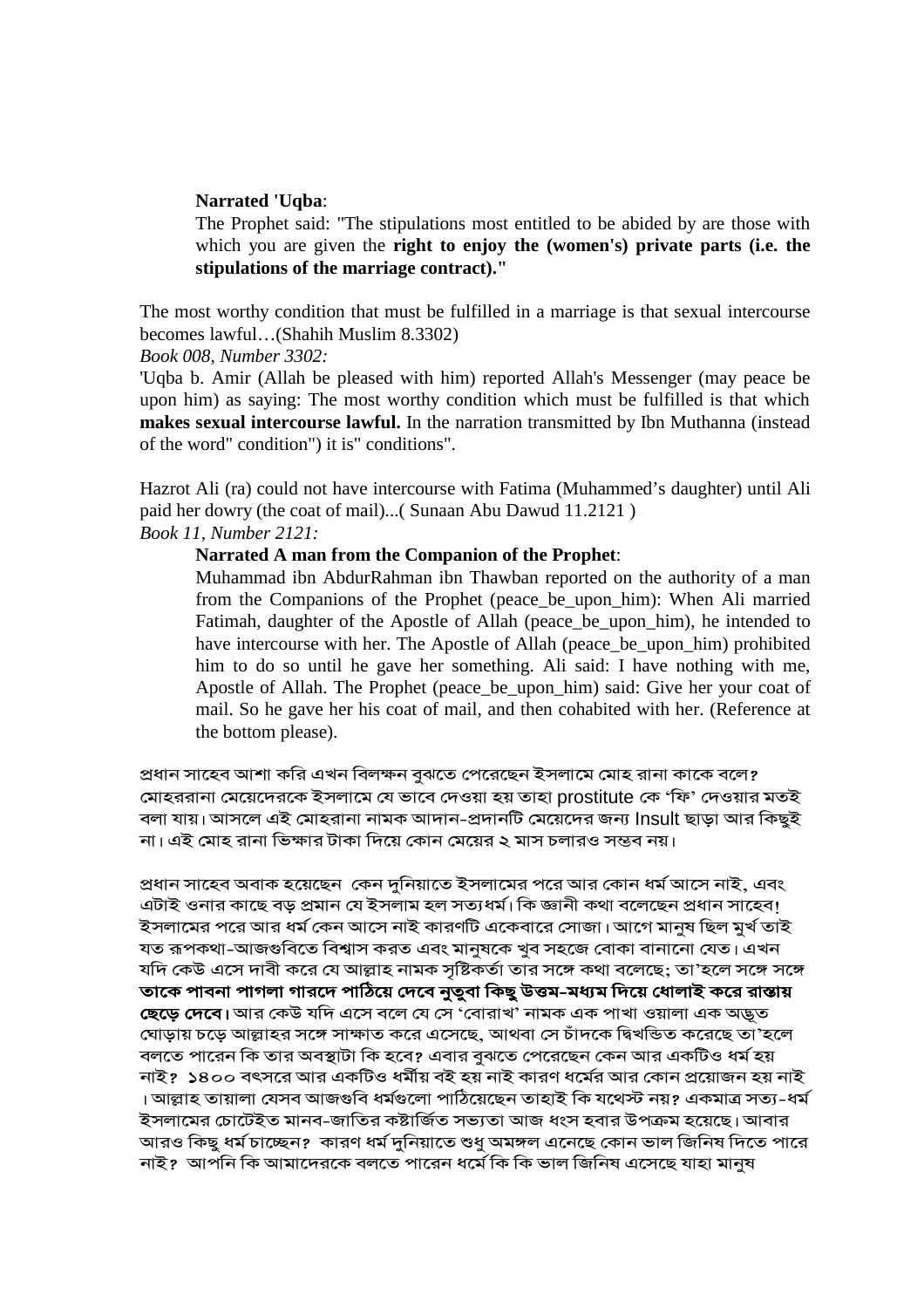নিজেরাই আবিস্কার করে নাই বা করতে পারতনা? প্রধান সাহেব আমাদের কে মাত্র একটি উদাহরন দিন কোরান থেকে যাহা মানুষের অসীম উপকারে এসেছে।

পাঠকদের কাছে আমার অনুরোধ ওনারা যেন ঠিক ভেবে দেখেন মুক্তমনা লেখকরা কেন ধর্মের সমালোচনা করেন। মুসলিম বিশ্বের গরীবি এবং পিছিয়ে থাকার প্রধান কারণই হলো এই ধর্ম। ধর্ম মানুষকে ভুল শিক্ষা দিয়ে শতশত বৎসর ধরে নেশায় বুদ করে রেখেছে। ধর্ম মানুষকে পেছনে টানে, ধৰ্ম মানুষকে অলস বানায়, ধৰ্ম মানুষকে অন্দ্ধ বুদ্ধিহীন করে দেয় এবং মানুষ কুপমন্ডূকতায় ঢুবে থাকে। আধুনিক সভ্য সমাজে ধর্ম যে কোন জাতি এবং দেশের জন্য ক্যানসার স্বরূপ যাহা একটি জাতিকে কুড়ে কুড়ে খায়। বিশেষ করে পলিটিকাল ইসলাম একটি জাতির জন্য ভয়ংকর ক্যানসার যাহা যে কোন জাতিকে আফগান তালেবানের দেশ বানাতে সাহায্য করে। মুসলিম বিশ্বের মানুষ যতদিন না এই ধর্ম-জাল থেকে মুক্ত হবে ততদিন তাদের কোন উন্নতির কোন আশা নেই। মুসলিম বিশ্ব দিন দিন আরও ধর্ম-জালে আবদ্ধ হয়ে অধপতনে যাবে, আরও গরীব হবে, আর প্রতি বৎসর corruption এ প্রথম হবার সুযোগ পাবে। প্রধান সাহেব দেশ গড়ার বুলি কপচান তার প্রায় সব লেখাতেই। তিনি কি জানেন বা বুঝেন যে ইসলাম রক্ষার নামে তিনি সেই মুসলিম জাতির ক্যানসারটিকেই সযত্নে রক্ষা করার চেস্টা করে যাচ্ছেন? তিনি শরীরে ক্যানসারটিকে আড়াল করে ভাল স্বাস্থ রক্ষা করার পরামর্শ দিচ্ছেন!মৌলবাদ আজ বাংলাদেশের প্রধান সমস্যা এবং একাত্তুরের সেকুলার বাংলাদেশকে মৌলবাদ গ্রাস করে নিয়েছে এবং এই দেশটিকে একটি তালেবানের দেশ বানাতে আজ তারা মরিয়া হয়ে উঠেছে।

রেনেশাঁ এসে যেমন ইউরোপকে মুক্ত করেছে ধর্ম-জাল ক্যানসার থেকে, তেমনি মুসলিম বিশ্বেও একটি রেনেশাঁ অতি প্রয়োজন আজ। আর তাহা একমাত্র সম্ভব যদি আমরা সবাই মিলে ধর্মের বিষ-দাতটি ভেঙ্গে গুড়িয়ে দিতে পারি। ধর্মকে যদি আমরা ব্যক্তিগত ব্যাপার বানিয়ে দিতে পারি, তবেই মুসলিম বিশ্বের পরিবর্তন আশা করা যায়। তাই ইসলামের কুৎসা অথবা হিংসার বশবর্তি হয়ে ইসলামের সামালোচনা করা হয় না, ইসলাম যে একটি মনুষ্য রচিত ধর্ম সেটা প্রমান করার জন্যই ধর্মের মধ্য যে অনেক ভুল-ভ্রান্তি, নিষ্টুর কথা-বার্তা আছে তাহাই প্রকাশ করা হয়। এখানে হিংসা বা কুৎসা রটানোর কথা ভাবা ঠিক নয়। আপনি যাহা নিজের চোখে দেখতে পাচ্ছেন। না তাহা দেখিয়ে দিলে তাকে কুৎসা বলবেন কেন?

#### <u>এবার প্রধান শাহেবকে কিছু প্রশ্ন যাহা তিনি আগে উত্তুর দেন নাই—- [</u>

১। ইসলাম ধর্ম আবিস্কারের পুর্বেও কি এ পৃথিবীতে বিবাহ প্রথা ছিল ?

২। হযরত মোহাম্মদ (দঃ) বিবি খাদিযাকে কি ইসলামি মতে বিয়ে করেছিল? যদি না করে থাকেন, তা'হলে কি প্রফেট মোহাম্মদের সকল সন্তানরা কি জারজ ছিল? যদি জারজ না হয় তা'হলে তার কারণ বলবেন কি?

২। ইসলাম এই পৃথিবীতে কি কি ভাল জিনিষ এনেছে যাহা ইসলামের পুর্বে মানুষের মাঝে ছিল না তাহা দয়া করে বলবেন কি?

৩। কোরান যে আল্লাহর কথাবার্তা তার **মাত্র একটি** প্রমান দিবেন কি?

৫। কোরানে কি মানুষ হত্যার কথা আছে, যদি থাকে তা'হলে সেটা কি আল্লহর কথা বলে মনে হয়, যদি মনে হয় তা'হলে আল্লাহকে কি পরম-দয়ালু বলা ঠিক হবে?

৬। পবিত্র কোরানে বার বার মোহরানা যুক্ত বহু স্ত্রী থাকা সত্বেও আল্লাহ অধিকারভুক্ত চাকারানীদের সঙ্গে যৌন-সুখ লাভ করতে বলা হয়েছে। তাহা কি অনৈতিক না নৈতিক প্রধান সাহেবের বিচারে?